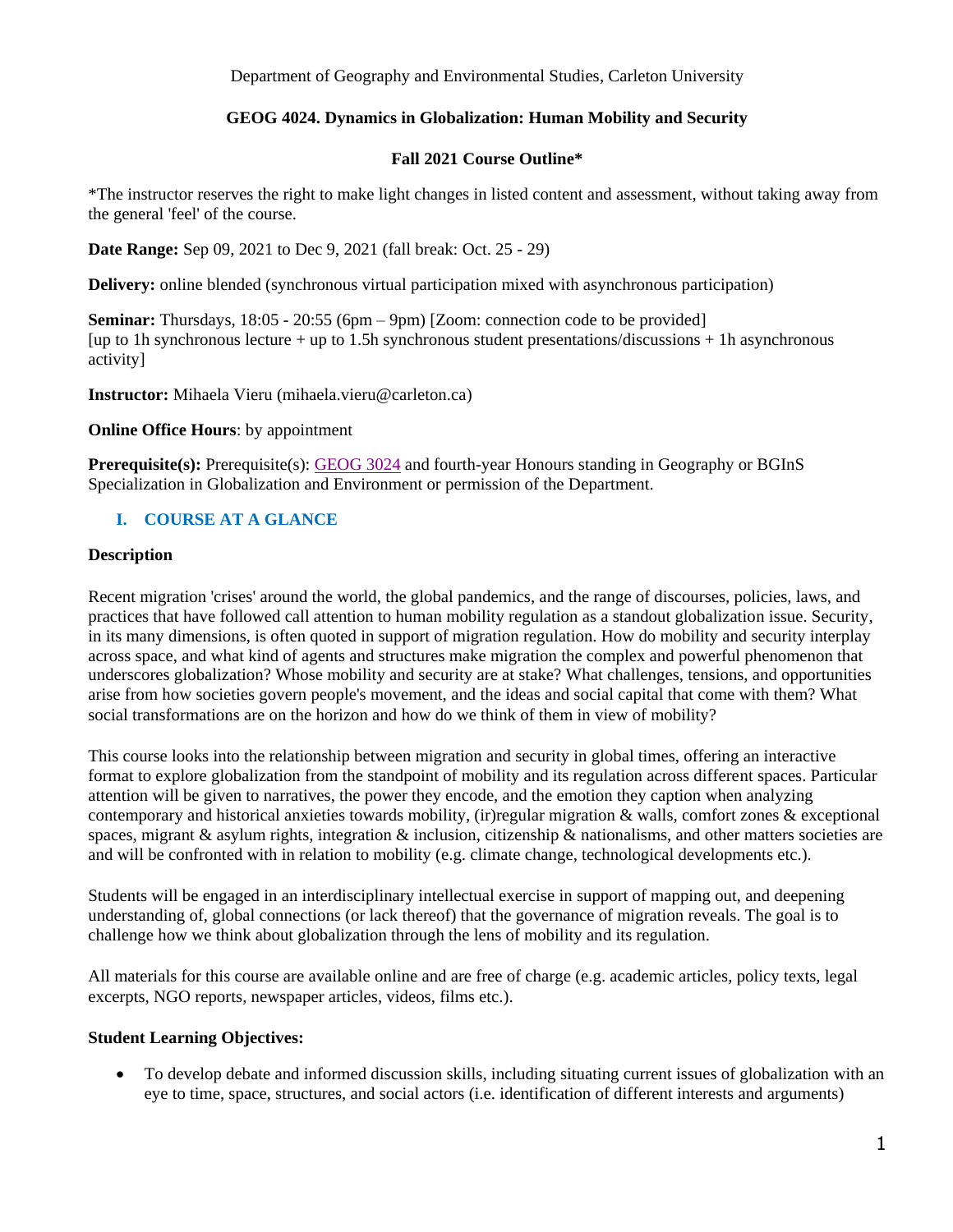- To learn interdisciplinary and intersectional approaches to the study of globalization (i.e. make connections across issues and themes)
- To develop analytical tools allowing for the exploration of spaces of (im)mobility (i.e. analytical skills)
- To advance critical perspectives on contemporary global socio-spatial reconfigurations, scalar dynamics, and governance imperatives as underscored by mobility and its regulation (i.e. critical thinking skills)
- To engage with a variety of reading styles and to demonstrate understanding of different writing and presentation formats (i.e. targeted writing & presentation skills)

## **GRADING**

- **1. Assignment**  $1 = 20\%$  (synchronous), due on a rolling basis *Leading Thematic Reading Discussion* ― groups of 2 (details in advance).
- **2. Assignment 2 = 15% (asynchronous), due a week after the course theme the issue relates to**  *Position Paper on Issue of Choice* (details in advance).
- **3. Assignment 3 = 10% (asynchronous), due Nov. 12 midnight (11:59pm EST) on Brightspace** *Talk Memo* (details in advance)

### **4. Participation = 30% (blended)**

#### **i) Class Participation = 15% (synchronous)**

Students are expected to have done the readings and to actively participate in class discussions with informed comments, questions etc. (either orally and/or in the Zoom chat function). You need to do so in at least 10 lectures.

- You will be graded on depth of comments/questions/insights (see course objectives and student learning objectives).

#### **ii) Discussion Posts on Brightspace = 15% (asynchronous)**

Each week, students are asked to make one post on Brighspace discussion fora BEFORE class and one post AFTER class (no later than 2 days after class). The goal is to encourage you: i) to think critically about the readings and related issues, and come to class prepared; ii) to reflect on class discussions and the analytical connections you will have made. Guiding You need to do so in at least 10 fora.

- You will be graded on depth of comments/questions/insights (see course objectives and student learning objectives).
- **5. Take-home exam = 25% (asynchronous), due any day in exam period (Dec. 11-23) on Brightspace** *Critical Analysis* (details in advance)

# **II. WEEKLY TOPICS**

#### **Sep. 9 (CLASS 1). Course Introduction: Structure & Expectations**

**------------------------**

#### **MODULE 1: SETTING THE STAGE**

Sep. 16 (CLASS 2). From Globalization to Global Governance: Towards Migration Management

Sep. 23 (CLASS 3). Migration – Security Nexus: Whose (Im)mobility, Whose (In)security?

## **MODULE 2: MOVEMENT REGULATION, STATE AND NON-STATE ACTORS**

Sep. 30 (CLASS 4). Territoriality in Action — Mixed Migration, Irregular & Illegal Migration, Trafficking & Smuggling, Radicalization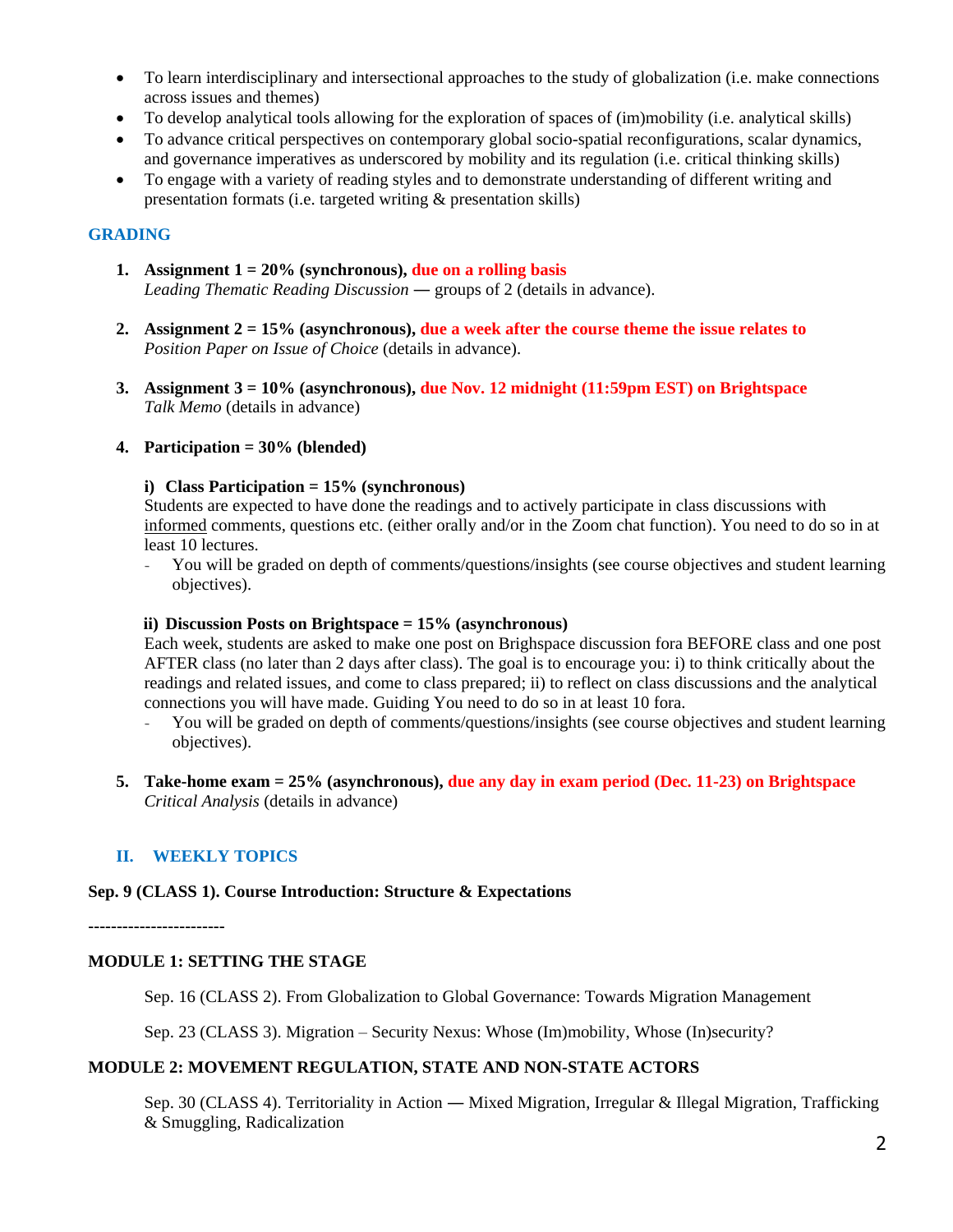Oct. 7 (CLASS 5). Crossing Borders in Global Times. Regulating the Ordinary and the Exceptional through Walls, Technology, Externalization, and Cooperation

Oct. 14 (CLASS 6). Migration Regimes: Regional Policies and Practices on Migration (case studies)

## **MODULE 3: DISCURSIVE SPACES OF MOBILITY GOVERNANCE: NOT JUST WORDS**

Oct. 21 (CLASS 7). Narrating Migration: From Words to Image to Perception

Oct. 28 (NO CLASS). Fall Break

Nov. 4 (CLASS 8). Nationalisms, Diversity & Securitized Citizenships

## **MODULE 4: OLD & NEW IN MOBILITY GOVERNANCE**

Nov. 11 (CLASS 9). An Intersectional Pause: Coloniality of Migration

Nov. 18 (CLASS 10). Climate Change Securitization and Migration

Nov. 25 (CLASS 11). Securing Global Health, Challenge in Mobility

**----------------------------------**

### **Dec. 1 (CLASS 12). Reflections on Global Dynamics ― Whither Mobility & Security?**

### **Dec. 9 (CLASS 13). Wrapping-up & Exam Review**

### **III. SYSTEM REQUIREMENTS**

#### **1. Brightspace platform**

Students are asked to use **Brightspace** on a regular basis for course information and activities (e.g. Course Outline, PP for lectures, discussion fora, assignment submissions, announcements, grade viewing).

See [Brightspace Support f](https://carleton.ca/brightspace/)or information and any assistance you may need with accessing and using it.

## **2. Zoom platform**

Lectures and chats during lectures will be delivered synchronously, using Zoom. Occasionally, your TAs may opt to use Zoom for particular purposes, with advance notice. System requirements for Zoom:

- **OS:** Windows 10, 8, 7, macOS X 10.9, Ubuntu 12.04, iOS, Android, BlackBerry
- **Memory:** 2 GB RAM
- **Processor:** Single Core 1 GHz+
- **Bandwidth:** 1.5 Mbps upstream and 1.5 Mbps downstream for group calling (720p HD video) o Use a [speed test](https://speedtest.net/) to check bandwidth use
- **Connection:** Broadband wired (Ethernet preferred) or wireless (3G or 4G/LTE)
- **Hardware:** Computer or mobile device (ideally with headset or earbuds, webcam)

Need more details? See full list of system requirements for using Zoom on your [desktop](https://support.zoom.us/hc/en-us/articles/201362023-System-requirements-for-Windows-macOS-and-Linux) [& mobile](https://support.zoom.us/hc/en-us/articles/201179966-System-requirements-for-iOS-iPadOS-and-Android) device.

**Student-specific Zoom resources** (including how to set up an account) can be found on the [Carleton Online](https://carleton.ca/online/online-learning-resources/zoom-for-students-2/)  [website.](https://carleton.ca/online/online-learning-resources/zoom-for-students-2/) For Zoom and other technical support (including account and educational technology application support), please contact [ITS service desk](https://carleton.ca/its/contact/) and see [FAQ.](https://carleton.ca/its/help-centre/faq-technical-specs-for-new-students/) For any other concerns, please contact instructor.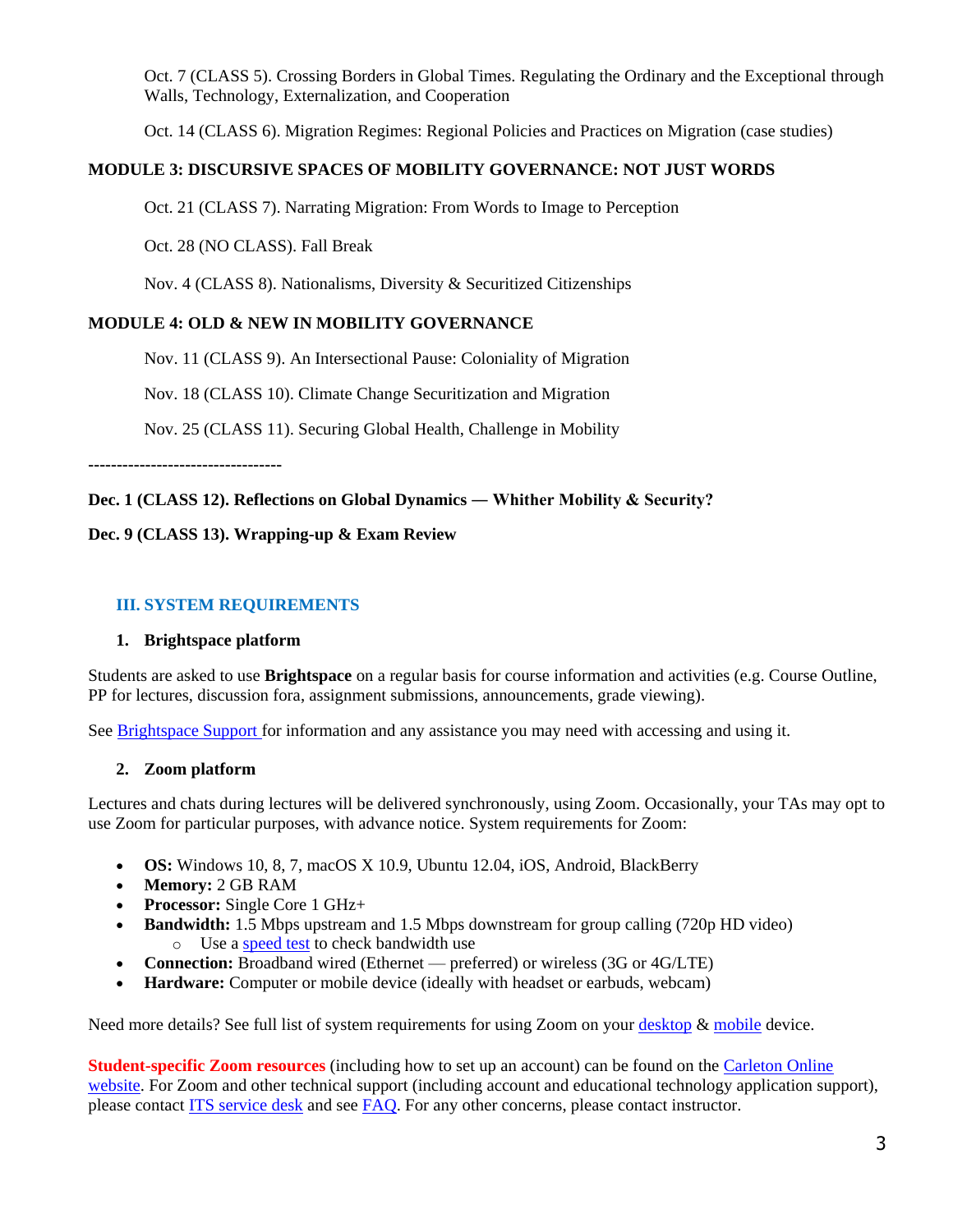# **IV. RULES AND REGULATIONS**

#### **Submission of assignments**

All assignments are to be submitted electronically via Brighstapce. *You must also keep a copy of all work submitted throughout the term.* **Please remember to back up often!** You must have an e-copy on hand to resubmit, should a problem arise.

### **Extensions**

Extensions will be granted for legitimate reasons by the instructor ― please contact your instructor to discuss *in advance of* the issue encountered.

### **Late policy**

Late assignments will be penalized 2% for each calendar day past the due date, unless an extension has been arranged with the instructor.

### **Plagiarism**

Plagiarism is presenting, whether intentionally or not, the ideas, expression of ideas, or work of others as one's own. Plagiarism includes reproducing or paraphrasing portions of someone else's published or unpublished material, regardless of the source, and presenting these as one's own without proper citation or reference to the original source. Examples of sources from which the ideas, expressions of ideas or works of others may be drawn from include but are not limited to: books, articles, papers, literary compositions and phrases, performance compositions, chemical compounds, art works, laboratory reports, research results, calculations and the results of calculations, diagrams, constructions, computer reports, computer code/software, material on the internet and/or conversations. Examples of plagiarism include, but are not limited to:

- any submission prepared in whole or in part, by someone else;
- using ideas or direct, verbatim quotations, paraphrased material, algorithms, formulae, scientific or mathematical concepts, or ideas without appropriate acknowledgment in any academic assignment;
- using another's data or research findings without appropriate acknowledgement;
- submitting a computer program developed in whole or in part by someone else, with or without modifications, as one's own; and

• failing to acknowledge sources through the use of proper citations when using another's work and/or failing to use quotations marks.

## **V. ACADEMIC ACCOMMODATION**

**Long-term medical issue.** Please secure a doctor's note for any long-term medical issue that might prevent you from completing course work in a substantial manner (e.g. missing *considerable* course content, impossibility to complete multiple assignments and exams etc.) and present it to the instructor.

**Short-term medical issue.** For accommodation requests related to COVID-19 (e.g. cold, fever, self-isolation etc.), please complete [this self-declaration form](https://carleton.ca/registrar/wp-content/uploads/self-declaration.pdf) in lieu of securing a doctor's note or medical certificate, and relay it to the instructor or Registrar's Office, depending on the kind of work the deferral is requested for (details in the form).

**Family/pregnancy or religious obligation**. Please send an email to the instructor with any requests for academic accommodation during the first two weeks of class, or as soon as possible after the need for accommodation is known to exist.

**Students with disabilities**: The Paul Menton Centre for Students with Disabilities (PMC) provides services to students with Learning Disabilities (LD), psychiatric/mental health disabilities, Attention Deficit Hyperactivity Disorder (ADHD), Autism Spectrum Disorders (ASD), chronic medical conditions, and impairments in mobility,